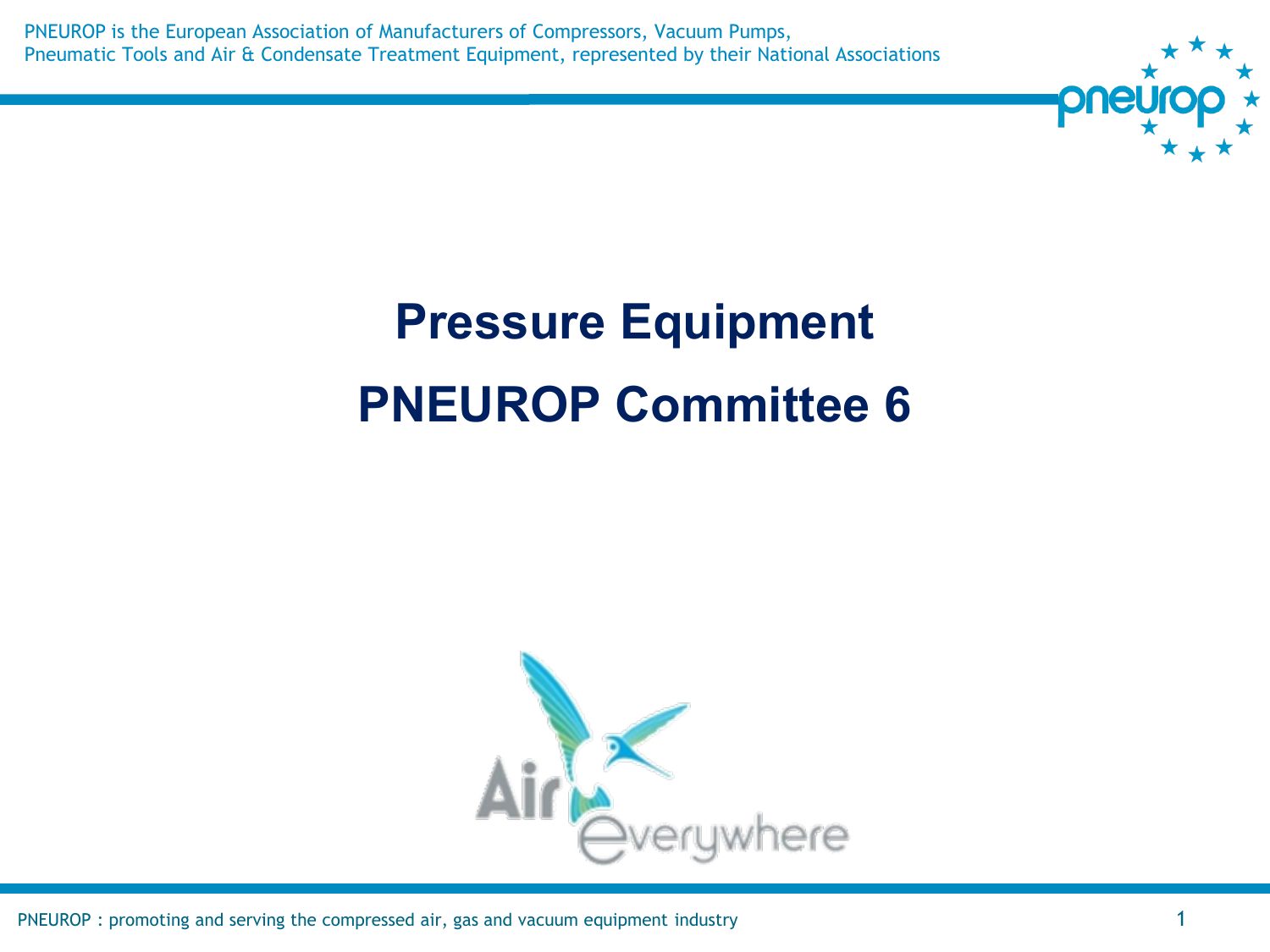PNEUROP is the European Association of Manufacturers of Compressors, Vacuum Pumps, Pneumatic Tools and Air & Condensate Treatment Equipment, represented by their National Associations



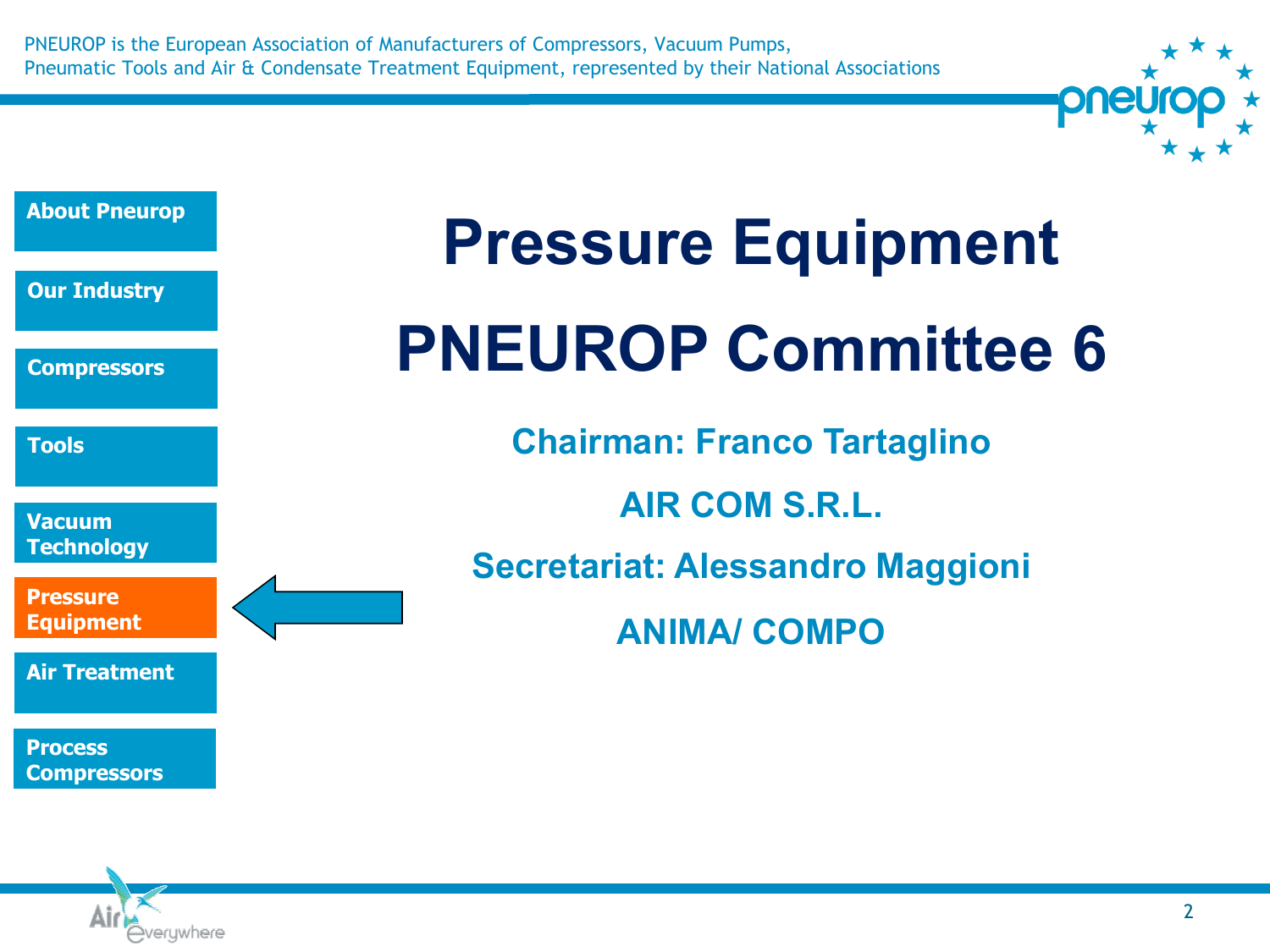

# **PN6 Pressure Equipment - INDUSTRY**

- **Pressure is a traditional sector, which started to be regulated right from the industrial revolution.**
- **The sector and the product range covered by pressure equipment directives is enormous: from storage containers to boilers in electrical power stations, including also complete chemical plants.**
- **Nowadays, the Pressure Equipment Market, covered by three Directives (PED, SPVD and T-PED), is**  characterized by a growing wideness and complexity, in **term of products typology, and is going through a continuous innovation, accompanied by a process of harmonization of the standards.**

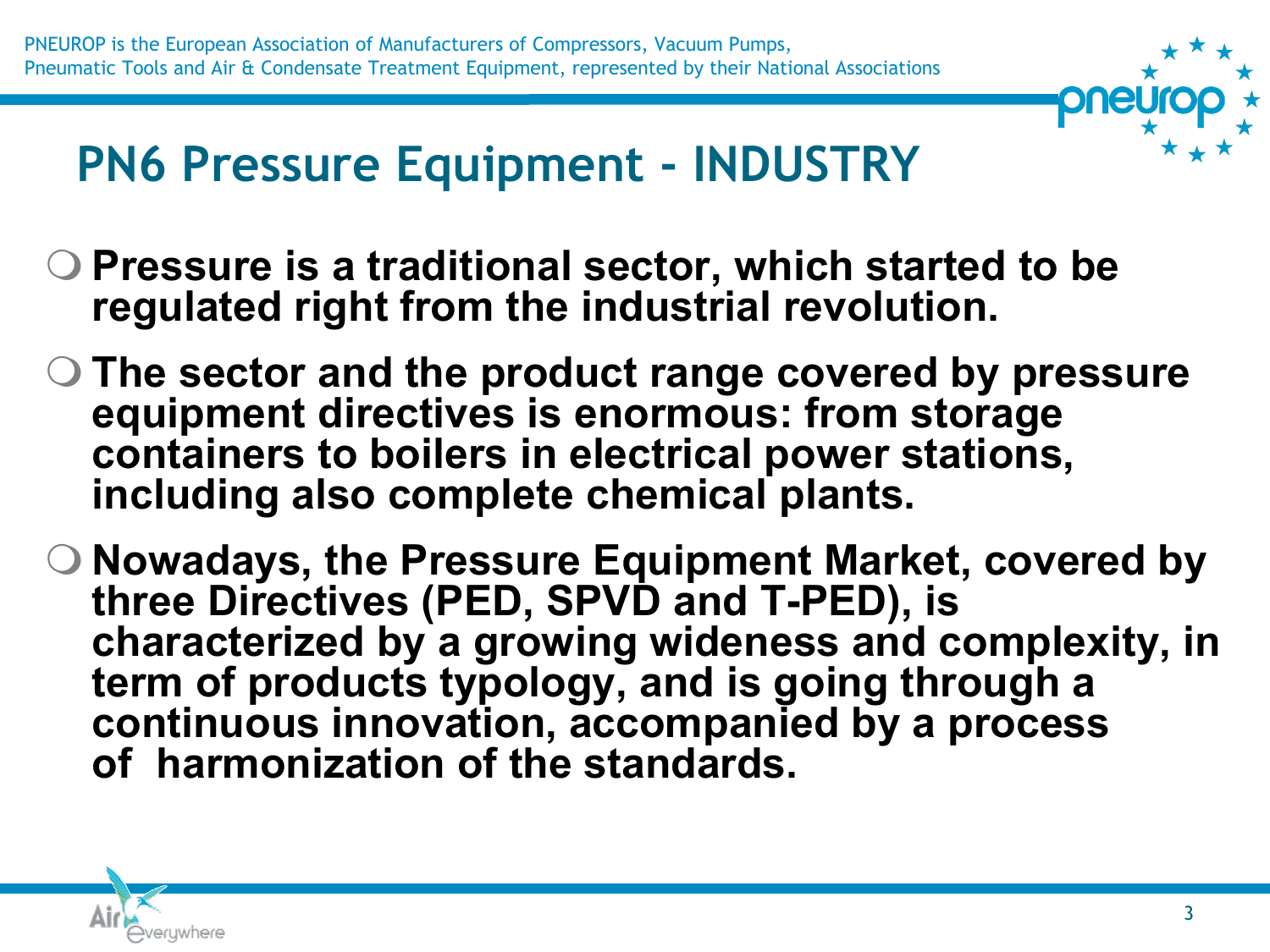

## **PN6 Pressure Equipment - INDUSTRY**





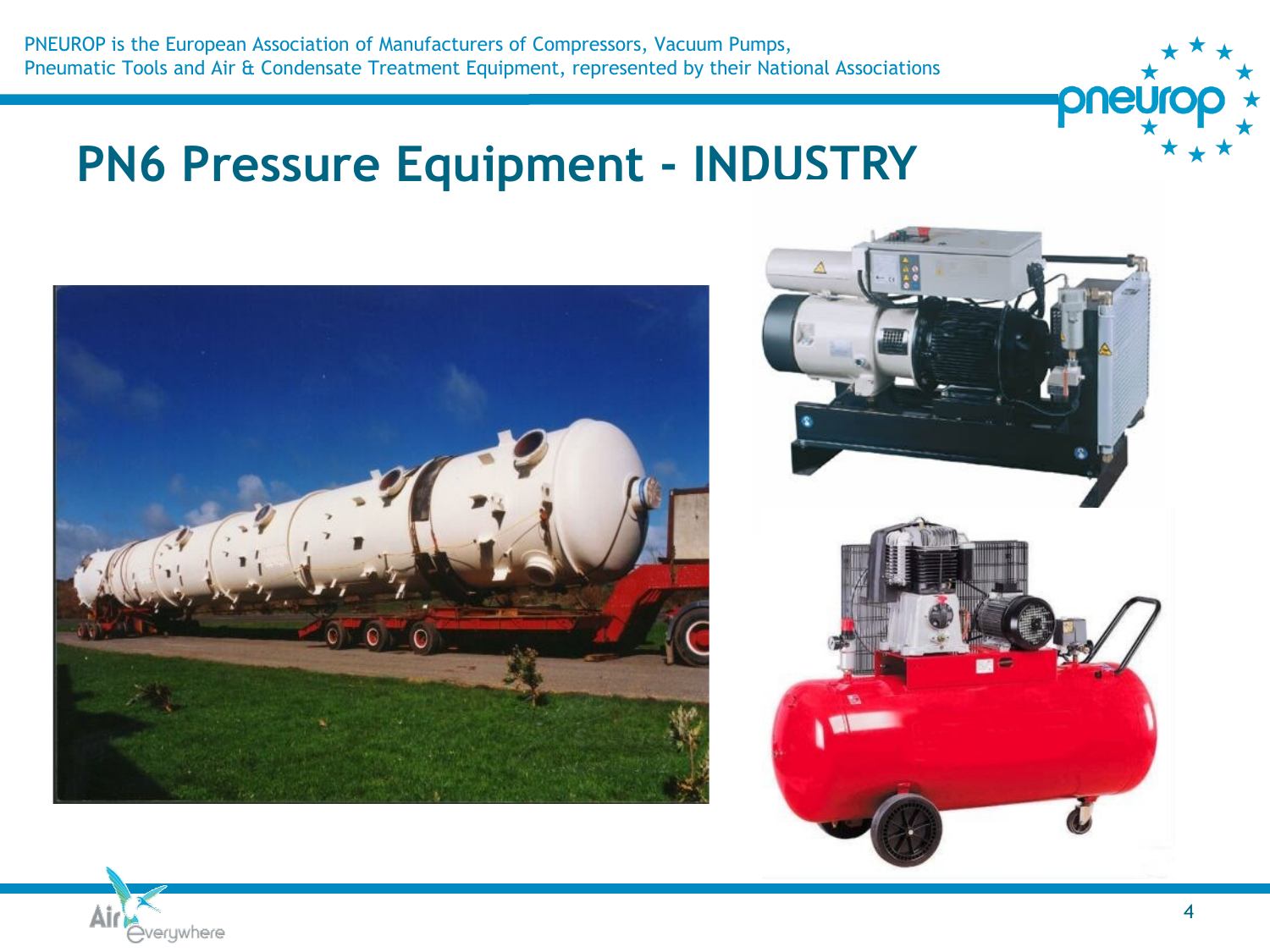# **PN6 Pressure Equipment - LEGISLATION**

**The PED applies to the design, manufacture and conformity assessment of pressure equipment and assemblies with a maximum allowable pressure PS greater than 0.5 bar. Many component of the compressors air system may belong to PED:** 

- **piping including any kind of connectors classified according article 1.3 (e.g. in compressed air systems);**
- **air coolers / heat exchangers (s. art. 1.2.1.2);**
- **filter / separator housings;**
- safety/relief valves;
- **pulsation dampers;**
- **vessels not included in SPVD (87/404/EEC)**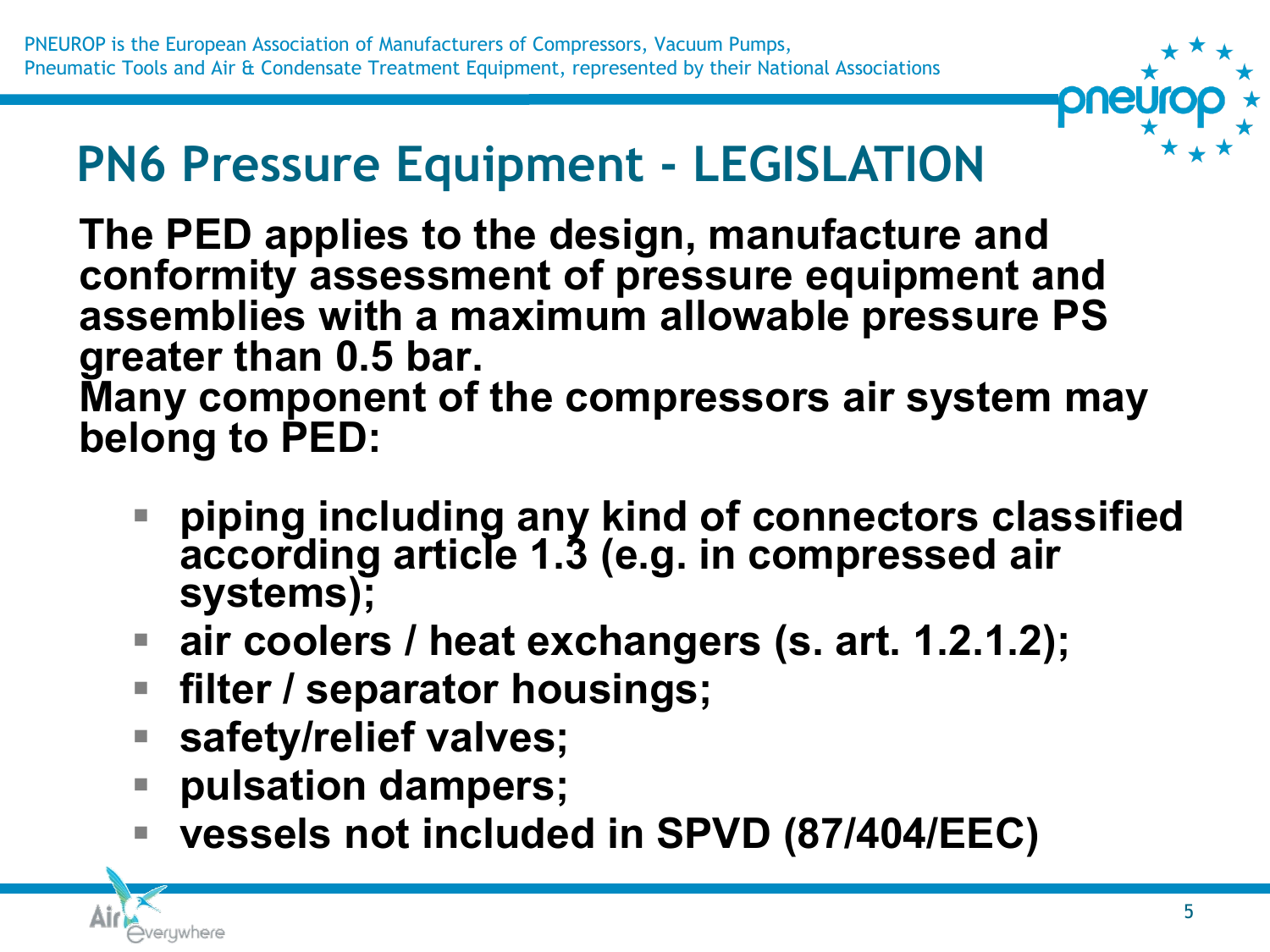## **PN6 Pressure Equipment - LEGISLATION**

**When the air compressor contains pressure equipment of category I, not covered by Machinery Directive, and pressure equipment of category II to IV, the result should be seen as an assembly according to the PED.**



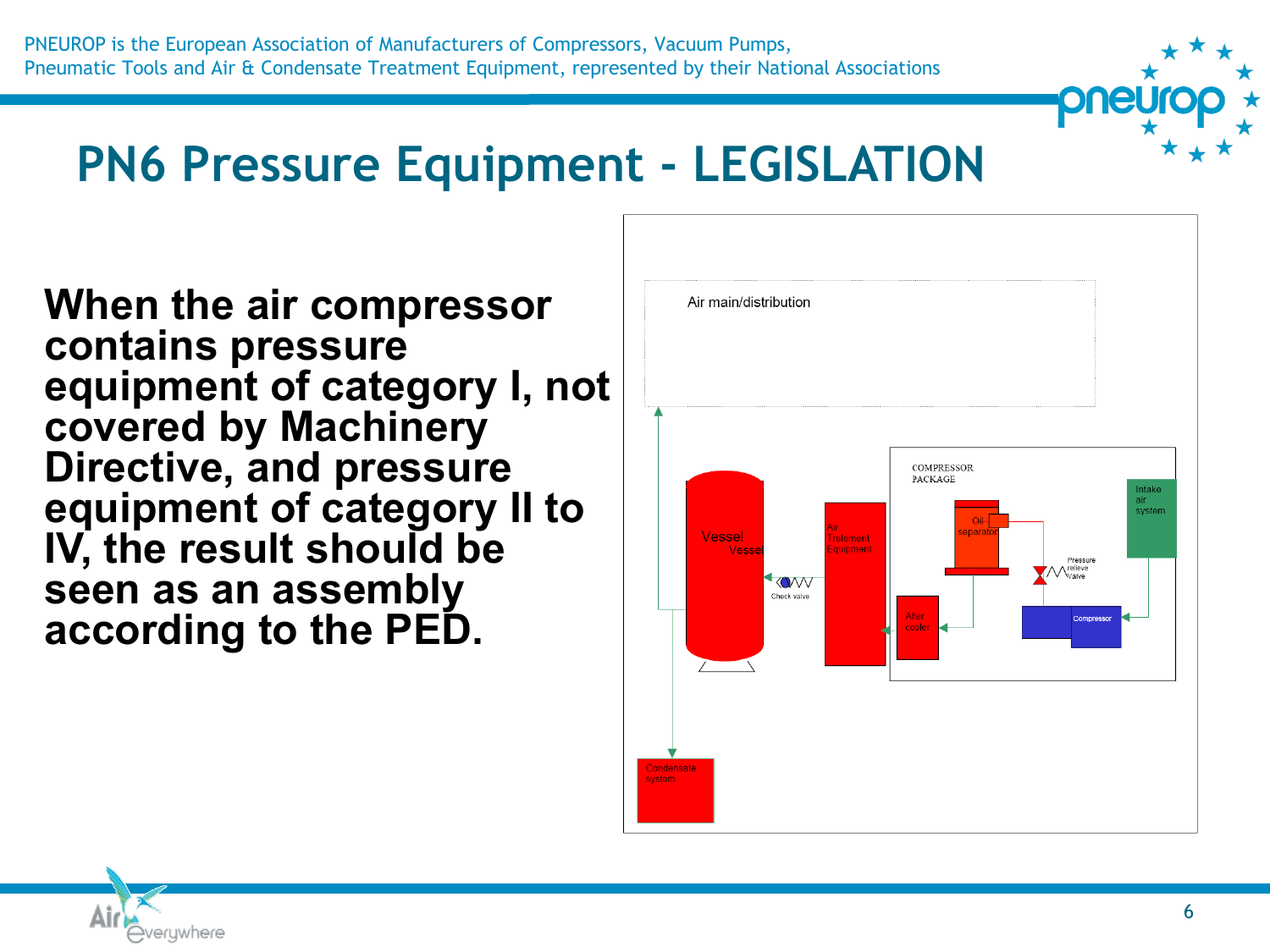

# **PN6 Pressure Equipment - LEGISLATION**

### **EC-Declaration of conformity (Directive 97/23/CE)**

**Manufacturer** AAA, Address, Country

#### **Description of the assembly** Compressed air system..., serial number n° ... **Conformity assessment followed**

Module B : ON = N° - Name – Address – EC-type examination certificate n° XXYYZZ

Module  $D \cdot ON = N^\circ$  - Name – Address

### **Description of the items constituting the assembly**

Piping including any kind of connectors classified according article 1.3, Air coolers, Heat exchangers, Filter, Separator housing, Safety/relief valve, Pulsation damper, Vessels and reclaimers not included in SPVD

### **References of the harmonised standards applied**

### **References of other technical standards/ specification used**

**References of other Community Directives applied** 

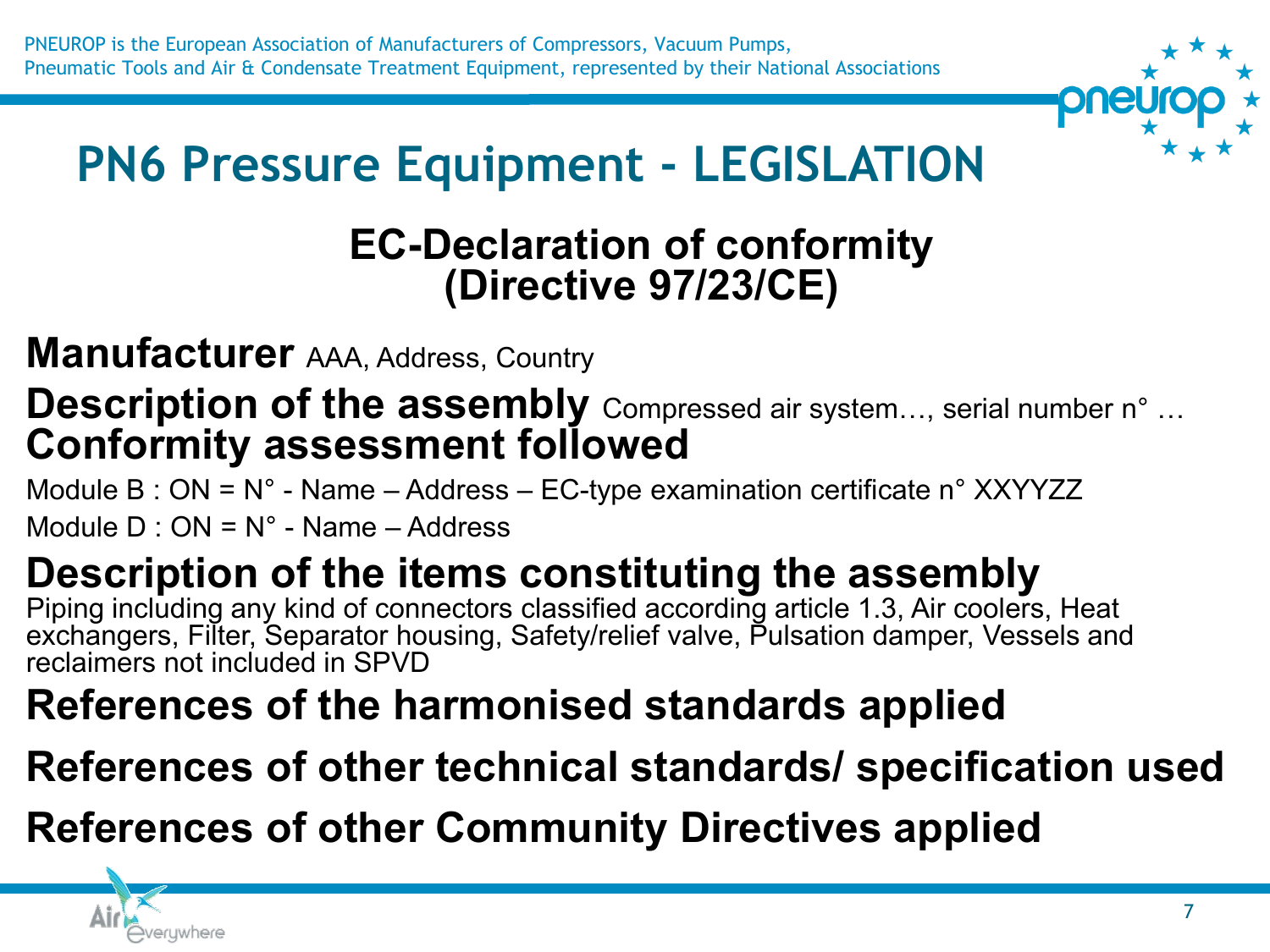

# **PN6 Pressure Equipment - ACTIVITY**

#### **PN6 is the Committee that, within PNEUROP, is involved with pressure equipment issues.**

#### ➢ **Assisting PN6 members**

PN6 objective is to be the point of reference for manufacturer, in order to solve all the problems related to the application of European Directives, supporting members in the examination, interpretation and study of the Directive

#### ➢ **Monitoring the European working groups**

The PN6 Secretariat attends regularly the PED Orgalime Working Group and the Working Group Pressure of the European Commission in order to monitor and to take part in the guidelines preparation and approval process.

#### ➢ **Supporting international standardisation and the harmonization of periodic in-service inspections in the EU**

#### ➢ **PN6 Position Papers and clarification sheets**

PN6 periodically issues clarification papers with the aim to clarify the pressure legislation application and to defending the interests of the compressor sector among the competent institutions.

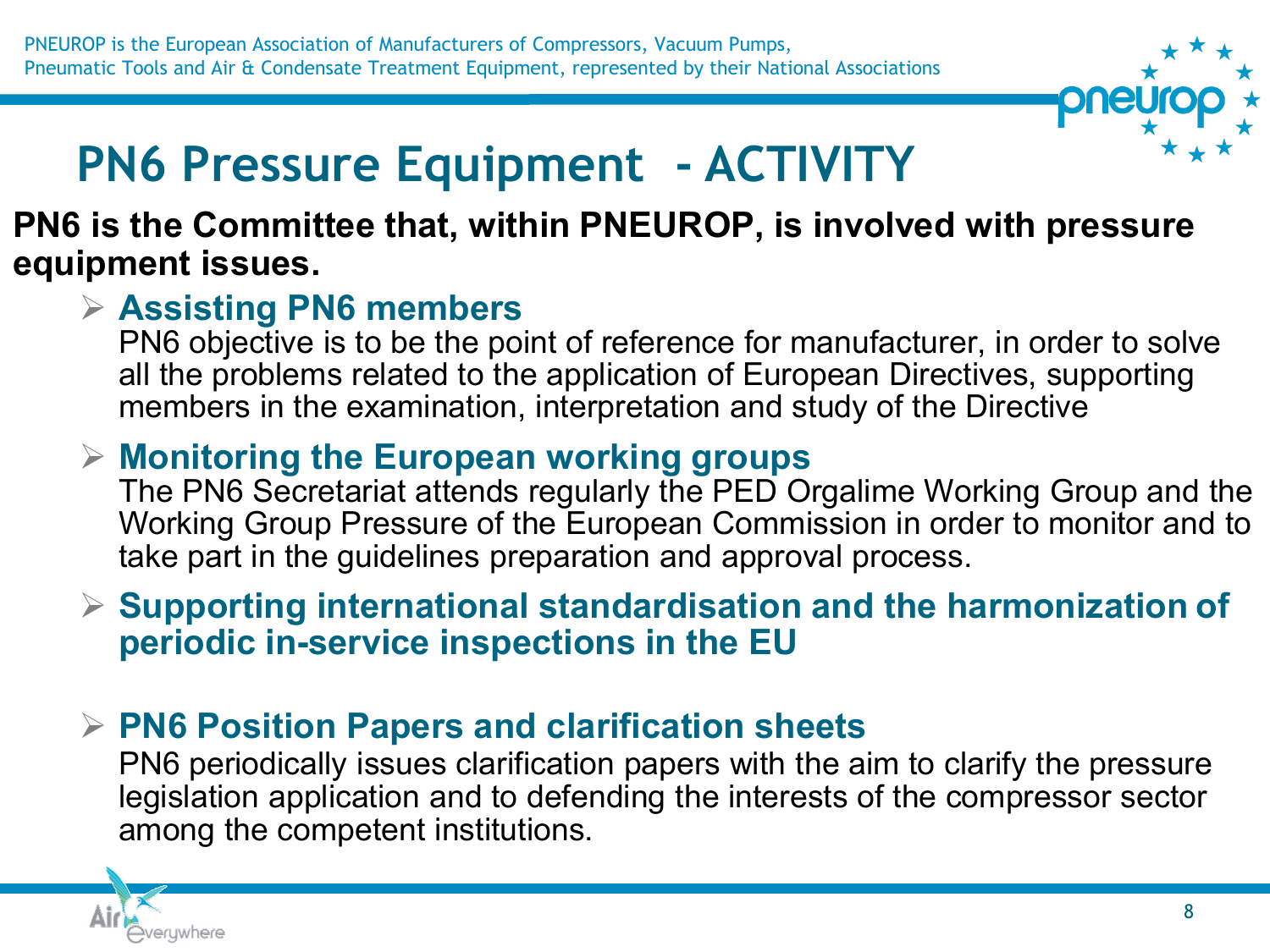

# **PN6 Pressure Equipment – Position Paper**

#### **Clarification Paper concerning the applicability of the EC-Directive 97/23/EC for air compressors intended as assemblies**

The position clarifies the concepts of PED assembly and installation and gives some examples of art.3.3 and PED components installed in the compressed air system

 **Clarification Paper Concerning the Conformity Assessment of Compressed Air Systems according Directive 97/23/EC** The position linked to the first one, defines the technical documentation and the conformity assessment required for compressed air system

#### **Position Paper concerning the EC-Directive 97/23/EC revision**

The position clarifies the Pneurop views on the PED revision process, that should not be driven by the merge of SPVD and PED, rather than by technical and legal necessities to update the existing directive